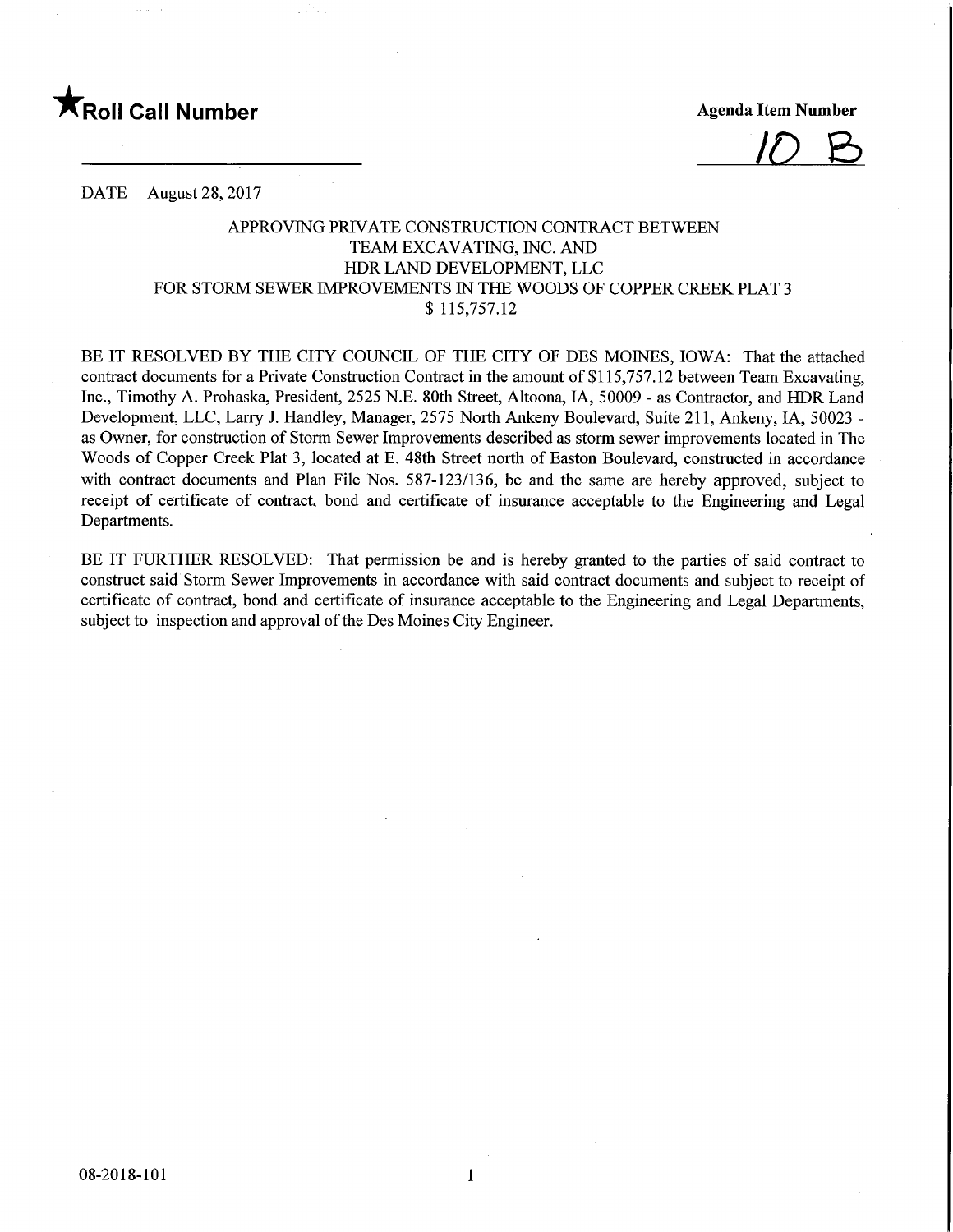



DATE August 28, 2017

Activity ID: 08-2018-101

Moved by to adopt.

FORM APPROVED:

tilm.

Kathleen Vanderpool Deputy City Attorney

^Funding Source: All project costs are to be paid by the Owner(s), HDR Land Development, LLC

| <b>COUNCIL ACTION</b> | <b>YEAS</b> | <b>NAYS</b> | <b>PASS</b> | <b>ABSENT</b>                                              | I, Diane Rauh, City Clerk of said City Council, hereby    |  |  |
|-----------------------|-------------|-------------|-------------|------------------------------------------------------------|-----------------------------------------------------------|--|--|
| <b>COWNIE</b>         |             |             |             | certify that at a meeting of the City Council, held on the |                                                           |  |  |
| <b>COLEMAN</b>        |             |             |             |                                                            | above date, among other proceedings the above was         |  |  |
| <b>GATTO</b>          |             |             |             |                                                            | adopted.                                                  |  |  |
| <b>GRAY</b>           |             |             |             |                                                            | IN WITNESS WHEREOF, I have hereunto set my hand           |  |  |
| <b>HENSLEY</b>        |             |             |             |                                                            |                                                           |  |  |
| <b>MOORE</b>          |             |             |             |                                                            | and affixed my seal the day and year first above written. |  |  |
| <b>WESTERGAARD</b>    |             |             |             |                                                            |                                                           |  |  |
| TOTAL                 |             |             |             |                                                            |                                                           |  |  |
| <b>MOTION CARRIED</b> |             |             |             | <b>APPROVED</b>                                            |                                                           |  |  |
|                       |             |             |             |                                                            |                                                           |  |  |
|                       |             |             |             |                                                            |                                                           |  |  |
|                       |             |             |             | Mayor                                                      |                                                           |  |  |
|                       |             |             |             |                                                            | City Clerk                                                |  |  |